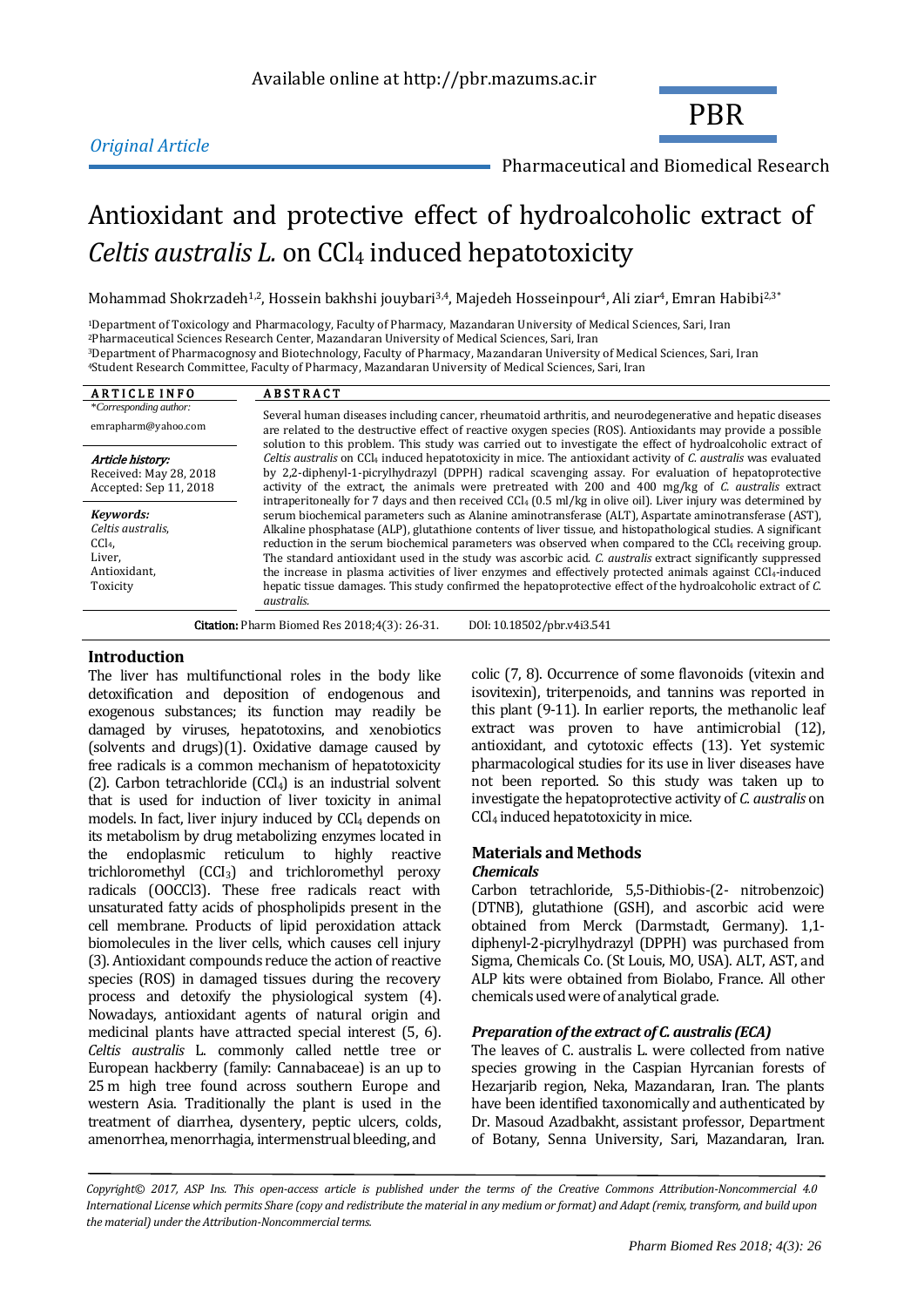Voucher specimens of the plants were deposited in the Herbarium of Faculty of Pharmacy, Mazandaran University of Medical Sciences, Iran (voucher no. E1-14- 121).

Freshly collected leaves were shade dried and made into coarse powder. The powder was successively extracted using the maceration method with ethanol 70 % (V/V) (3 times, 48 hr). Finally, the fluid extract was filtered and concentrated under reduced pressure by a rotatory evaporator apparatus, dried with a freeze dryer, and stored in a well-closed pot until used for the experiments. The extraction (ECA) yield was 19.6%.

# *Preliminary phytochemical screening*

The hydroalcoholic extract of *C. australis* was screened for the presence of various phytochemicals including alkaloids, sterols, triterpenoids, saponins, anthraquinone glycosides, tannins, and flavonoids (14).

# *Determination of phenolic contents*

The amount of total phenol of hydroalcoholic extract of *C. australis* was determined by the Folin-Ciocalteu method. 0.1 ml of the sample solution was mixed with 0.25 ml, 1 N Folin reagent. After 5 min, 1.25 ml, 20% sodium carbonate solution was added and shaken vigorously. The absorbance of samples was measured at 725 nm after 40 min incubation at room temperature with a double beam Perkin Elmer UV/Visible spectrophotometer. A calibration curve was obtained by standard concentrations of gallic acid. The total phenolic content was expressed as equivalents of gallic acid (15).

#### *Determination of flavonoids contents*

The total flavonoid content was determined by the aluminum chloride method. 0.5 ml of methanolic sample solution was mixed with 1.5 ml methanol, 0.1 ml of 10% aluminum chloride in methanol, 0.1 ml of 1 M potassium acetate, and 2.8 ml of distilled water. After 30 min incubation at room temperature, the absorbance of samples was measured at 415 nm. A calibration curve was prepared by standard concentrations of a methanolic solution of quercetin. The total flavonoid content was expressed as equivalents of quercetin (16).

# *DPPH-free radical scavenging activity*

DPPH (2,2-diphenyl-1-picrylhydrazyl) is a stable radical, which was used for determination of free radical scavenging activity of CCFE. Each dose of extract and standard sample was mixed with a methanolic solution of DPPH, then mixtures were incubated at room temperature in the dark for 30 min, and the absorbance was measured at 517 nm. Ascorbic acid was used as a standard and methanolic solution of DPPH as a negative control. Radical scavenging activity was calculated by the following formula:

 $((A<sub>C</sub>- A<sub>S</sub>)/A<sub>C</sub>) \times 100$ . Where  $A<sub>c</sub>$  and  $A<sub>S</sub>$  are absorbance of control and sample, respectively.  $IC_{50}$ , the concentration

of the sample which is required to scavenge 50% of DPPH free radical was calculated finally(17).

#### *Reducing ability (FRAP assay)*

The determination of total antioxidant activity was done by the FRAP assay (ferric reducing ability), with the slow modification of the Benzie and Strain method (18). The FRAP colorimetric method is based on reduction of Fe (III). Reduction of colorless ferric-tripyridyltriazine produces a blue-colored complex (ferroustripyridyltriazine). The working FRAP reagent was prepared daily by mixing 10 volumes of 300 mM acetate buffer (3.1 g C2H3NaO2·3H2O and 16 ml C2H4O2), pH 3.6, with 1 volume of 10 mM TPTZ (2, 4, 6-tripyridyl-striazine) solution in 40 mM HCl and 1 volume of 20 mM FeCl3·6H2O solution. Plant extracts (150 μl) were allowed to react with 2850 μl of the FRAP solution for 30 min at 37°C in the dark. Absorbance was measured at 593 nm. Results were expressed as μM Fe (II)/g dry mass and compared with quercetin and ascorbic acid.

#### *Experimental animals*

Animals were obtained from the Institute of Experimental Animal Research, Mazandaran, Iran. 8–10 week old mice weighing 20–25 g were used. All mice were maintained under standard conditions (12/12 hr light/dark cycles at room temperature) and fed rodent pellet and tap water. This study was approved by the Ethical Committee of Mazandaran University of Medical Sciences (ID: IR. MAZUMS. REC. 1394. 1441)

# *Induction of liver injury*

Male mice were divided into five groups consisting of six animals in each group. Liver injury was induced in mice by intraperitoneal (i.p) injection of  $CCl<sub>4</sub>$  (0.5 ml/kg) dissolved in equal volume of olive oil(19). The extract treatment was started 7 days prior to CCl<sup>4</sup> administration and continued till the end of the experiment. Animals were grouped as follows:

Group I, treated with olive oil (vehicle) used as normal group.

Group II, treated with single dose  $CCl_4$ , i.p. (48 hr prior to sacrifice) and served as the disease control group

Groups III and IV, treated with hydroalcoholic extract of *C. australis* suspended in 0.5% Tween-80 and normal saline at doses of 200 and 400 mg/kg daily, respectively for 5 days followed by  $CC1<sub>4</sub>$  on day 5.

Group V, treated with ascorbic acid (500 mg/kg) (20) daily for 5 days followed by  $CC1<sub>4</sub>$  on day 5.

#### *Assessment of hepatotoxicity*

At 48 hr after CCl<sub>4</sub> injection all animals were anesthetized and then blood samples were collected from the carotid artery and serum was separated by centrifugation of blood at a speed of 2000 rpm for 10 min for determination of activities of various serum liver damage enzymes such as alanine aminotransferase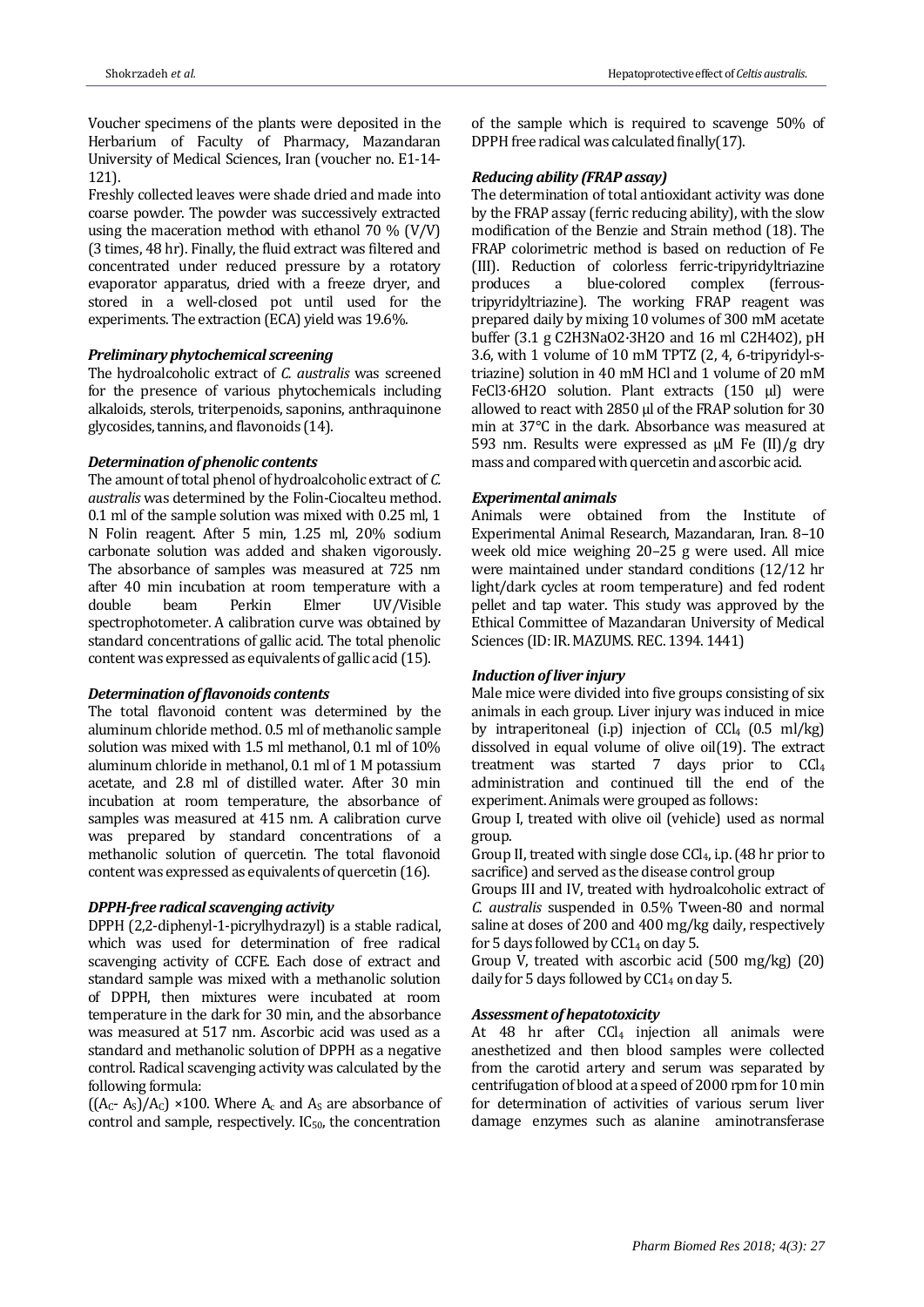(ALT), aspartate aminotransferase (AST), and alkaline phosphatase (ALP). For the estimation of ALT and AST activities in serum samples, commercially available enzymatic kits (based on the reaction of 2,4 dinitrophenylhydrazine with pyruvate and/or oxaloacetate to yield a brown-colored complex in an alkaline medium) were used. Serum ALP activity was evaluated using the spectrophotometric method. Above biochemical parameters were expressed as U/L (21, 22).

#### *Reduced glutathione (GSH) level*

The livers were removed immediately, washed with normal saline and a 50% homogenate prepared in 0.05 M sodium phosphate buffer (pH 7.0). The homogenate was centrifuged at 700 x g for 10 min at 4°C and the supernatant was used for the estimation of GSH. Ellman's reagent (5,5'-Dithiobis (2-nitrobenzoic acid) solution) was added to the sample. The absorbance of the sample was recorded at 417 nm and finally GSH level expressed as  $\mu$ mol/g (23).

#### *Histological analysis*

At first, the liver tissue was fixed in buffered formalin and embedded in paraffin. Then cut into thin sections of  $4 \mu m$ thickness. Sections were then deparaffinized and stained with hematoxylin and eosin (H&E) for examination by a light microscope. Slides were viewed and photographed using a camera microscope (Labomed, LX400).

#### *Statistical analysis*

All values for biochemical parameters and *in vitro* antioxidant studies were expressed as mean±SEM (standard error of mean) and analyzed by one-way analysis of variance (ANOVA) and TUKEY's test using SPSS16 software. p<0.05 was considered significant. All measurements were replicated 3 times.

# **Results**

The preliminary phytochemical screening of hydroalcoholic extract of *C. australis* leaves revealed the presence of flavonoids, triterpenoids, saponins, sterols, tannins, loss of anthraquinone glycosides, and alkaloids.

#### *Total phenolic and flavonoid content*

Total phenolic and flavonoid content of hydroalcoholic extract of *C. australis* leaves were expressed as mg of gallic acid and quercetin/ g dry extract, and determined from the standard curves with the equations below respectively:

 $(y=0.006x+0.039, r^2=0.996)$  and  $(y=0.1106x, r^2=0.993)$ , respectively. The hydro-alcoholic extract exhibited high phenol with concentration resulted 109.4 mg gallic acid/g dry extract) and flavonoid  $(8.2 \text{ mg} \text{ quercetin/g})$ dry extract) content.

#### *Antioxidant properties*

The DPPH radical scavenging activity of hydroalcoholic extract of *C. australis* was measured by the spectrophotometric method and the  $IC_{50}$  value was calculated using the regression line equation and compared with the standard (ascorbic acid). The mean IC<sub>50</sub> value of ascorbic acid was  $14.3 \pm 1.08$  μg/ml and the mean IC<sup>50</sup> value of hydroalcoholic extract of *C. australis* was  $80.5 \pm 1.73$   $\mu$ g/ml. The reducing ability and antioxidant potentials of the methanol extracts of the leaves of *C. australis* were estimated from their ability to reduce the TPTZ-Fe (III) complex to TPTZ-Fe (II) and 595.98 μm Fe (II)/g. The FRAP values for the methanol extracts of the leaves of *C. australis* were significantly lower than those of ascorbic acid (1382.98 μm Fe (II)/g) and quercetin (895.98  $\mu$ m Fe (II)/g).

#### *Effects of extracts on AST, ALT, ALP, and GSH*

The data outlined in Table 1, shows that all biochemical parameters (serum ALT, AST, and ALP activities) were raised significantly  $(P < 0.001)$  in CCl<sub>4</sub> alone receiving animals compared to the Olive oil (control) group, which indicates acute hepatocellular damage. Also, groups that received ECA (200 mg/kg and 400 mg/kg) followed by CCl4 injection, and the group that received ascorbic acid (500 mg/kg) then  $CCl<sub>4</sub>$  showed significant decrease ( $P <$  $0.001$ ) in all serum enzymes compared to the CCl<sub>4</sub> alone group. In this study, effects of  $CCl<sub>4</sub>$  on the liver tissue when compared with normal revealed a significant decrease  $(P < 0.001)$  in the reduced glutathione activity. Also, the maximum effect was observed after 5 days pretreatment with 400 mg/kg ECA, when GSH content in liver tissues was significantly (*P* < 0.001) higher  $(107.01\pm5.51 \text{µmol/g})$  than those of the CCl<sub>4</sub> alone treated mice (Table 1). The data clearly show that pretreatment with ECA resulted in significant (*P* < 0.001) dose-dependent alterations of the biochemical parameter levels induced by CCl<sub>4</sub> as reported in Table 1.

#### *Histopathological observations*

Results of histopathological studies provided supportive evidence for biochemical analysis.

The liver section of the normal animals exhibited normal cellular architecture with actual cytoplasm, prominent nucleus, distinct central vein, and hepatic lobules without any fatty changes or necrosis (Figure 1A). Histology of liver section of CCl<sup>4</sup> treated mice determined hepatic cells with serious toxicity defined by thorough loss of hepatic architecture with intense peripheral and central vein necrosis, apoptosis, vacuolization of cytoplasm, centrilobular fatty degeneration and congestion of hepatocyte sinusoids (Figure 1B). Histological section of the liver treated with standard ascorbic acid exhibited normal architecture without any fatty changes as shown in Figure 1C. Treatment with a low dose of methanolic extract (200 mg/kg) displayed swelling of hepatocyte, hepatocyte atrophy, degeneration of hepatocytes, proliferation of Kupffer cells, and mild fatty changes with central vein damage (Figure 1D) whereas high dose of methanolic extracts of *C. australis* showed normal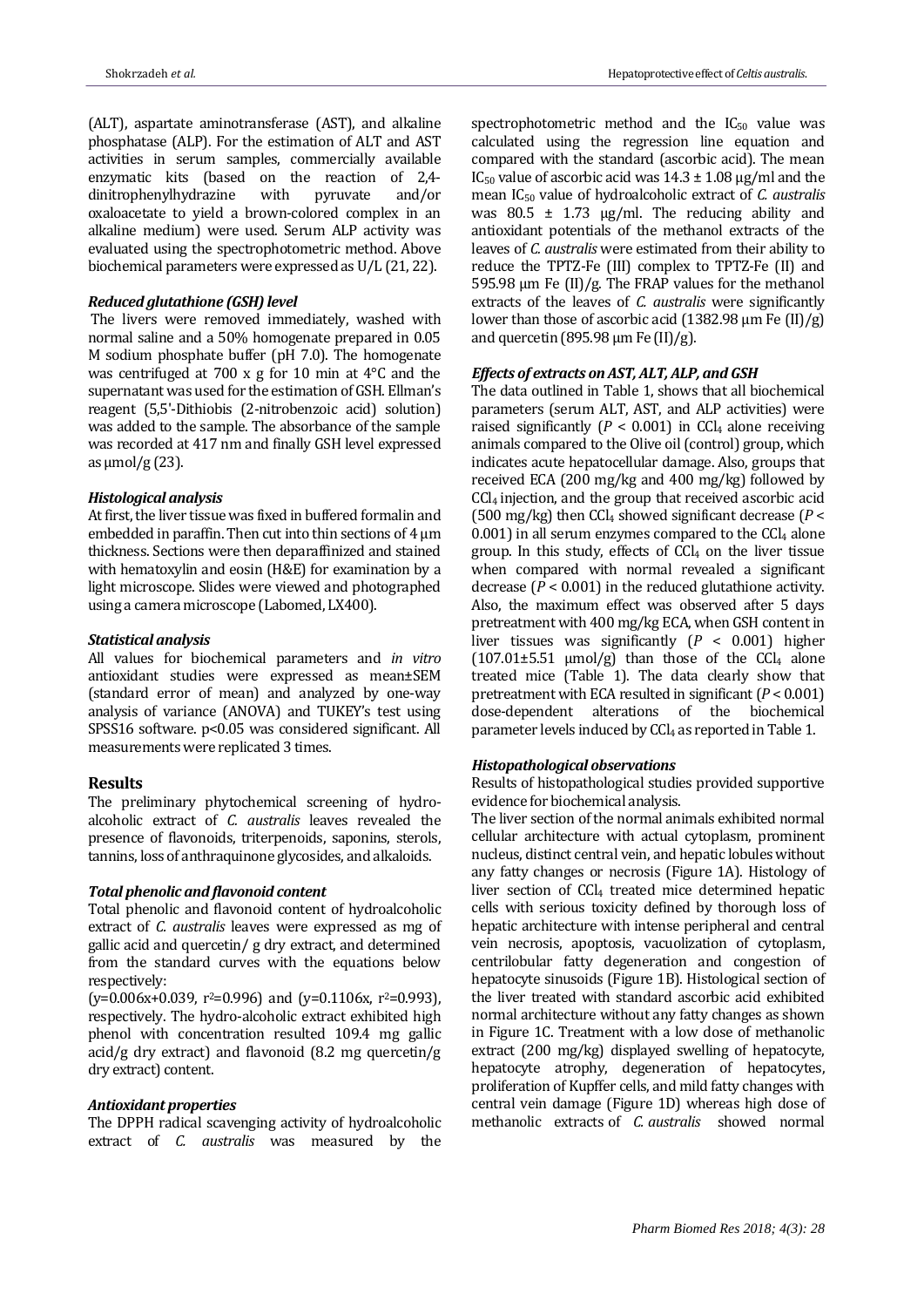**Table 1** Effect of hydroalcoholic extract of *C. australis* on mice serum enzymes and GSH of the liver after CCl<sup>4</sup> administration<sup>a</sup>

| Groups/Parameter                             | ALT $(U/L)$         | AST $(U/L)$              | ALP $(U/L)$             | $GSH$ ( $\mu$ mol/g)  |
|----------------------------------------------|---------------------|--------------------------|-------------------------|-----------------------|
| olive oil (control)                          | $61.00 \pm 0.58***$ | $117.00 \pm 1.15***$     | $146.08\pm2.08***$      | $137.34 \pm 3.18$ *** |
| only CCl <sub>4</sub>                        | 78.33±2.33###       | $152.33 \pm 1.21$ ###    | $199.67 \pm 1.45$ ###   | $59.67 \pm 4.06$ ###  |
| ECA 200 mg/kg+CCl <sub>4</sub>               | 70.34±0.88***###    | $139.67 \pm 0.88***$ ### | $175.34 \pm 2.73******$ | 78.00±1.53###         |
| ECA 400 mg/kg+CCl <sub>4</sub>               | $68.66 \pm 1.21***$ | $132.34 \pm 1.45***$     | $166.33 \pm 1.68******$ | $107.01 \pm 5.51***$  |
| ascorbic acid 500 mg/kg+<br>CCl <sub>4</sub> | $64.00\pm0.57***$   | $123.00 \pm 1.15***$     | $150.68\pm2.96***$      | $121.34 \pm 3.18***$  |

<sup>a</sup> Values are the mean ± S.E, n = 6, \*\*\* Significance P ≤ 0.001 compared to CCl<sub>4</sub> control, ### Significance P ≤ 0.001 compared to Olive oil control.



Figure 1 (A): Liver sections of normal control mice exhibiting normal hepatic cells with well-preserved cytoplasm, prominent nucleus, normal central vein and lobules without any fatty damages or necrosis. (B): Liver section of mice treated with CCl4 showing hepatic cells with serious toxicity defined by thorough loss of hepatic architecture and intense peripheral and central vein necrosis, apoptosis, vacuolization of cytoplasm, centrilobular fatty degeneration, and congestion of hepatocyte sinusoids. (C): Histological liver sections of mice treated with standard ascorbic acid showing normal cells without any fatty changes. (D): Treatment with a low dose of methanolic extract (200 mg/kg) displaying swelling of hepatocytes, hepatocyte atrophy, degeneration of hepatocytes, proliferation of Kupffer cells, and mild fatty changes with central vein damage. (E): High dose of methanolic extracts of *C. australis* showing normal hepatic architecture only with a moderate accumulation of fatty lobules.

hepatic architecture only with moderate accumulation of fatty lobules (Figure 1E).

#### **Discussion**

Liver toxicity is a prevalent disorder resulting in serious weakness ranging from severe metabolic disease to

some fatal illnesses. It is a serious challenge to global public health. In modern medical practice, liverprotective drugs are insufficient and sometimes cause serious health problems. Therefore, nowadays herbal remedies have gained much consideration for treating liver diseases due to fewer side effects and more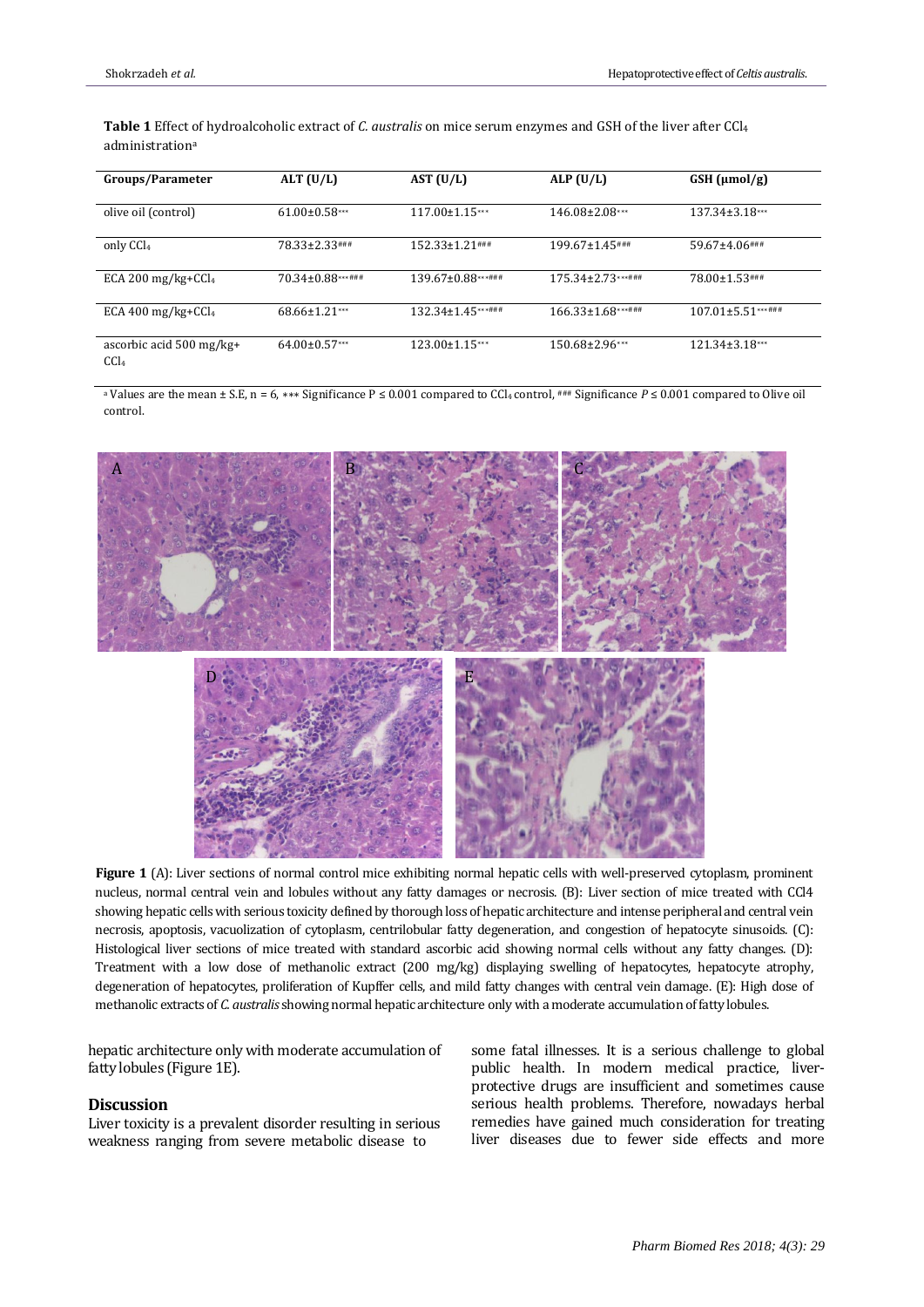effectiveness (24). Many of the medicinal plants were examined for their potential antioxidant and protective effects in liver damaged experimental animal models and revealed that hepatoprotective effect of these plants may be related to the existence of various compounds such as polyphenols, flavonoids, terpenoids, coumarins, alkaloids, and phytosterols, which act as antioxidants and free radical scavengers (25). Indeed natural product roles in oxidative stress have two aspects: enhancing the activity of original natural antioxidants like GSH and neutralizing reactive oxygen species by nonenzymatic mechanisms (26). So, with this objective, *C. australis* L like other species of this genus was investigated for its useful role against experimentally induced liver injury in mice due to the presence of high total phenols, flavonoids, triterpenoids, saponins, sterols, and tannins (27, 28). Liver damages are related to oxidative stress. Exposure of hepatocytes to CCl<sup>4</sup> leads to central venous necrosis and steatosis due to the predominant formation of  $CC1<sub>3</sub>$ ° and  $CHCl<sub>2</sub>$ ° free radicals, which results in lipid peroxidation and cell destruction (29). In this study, liver damage induced by CCl<sub>4</sub> in mice was determined based on significant raises in ALT, AST, and ALP, which resulted from cell membrane and mitochondrial damage in liver cells and also histopathological observations that are similar to the earlier studies (30, 31). One of the most important factors in a plant for protecting the liver is the ability of its chemical compounds and secondary metabolites to inhibit the aromatase activity of cytochrome P-450, favoring the regeneration of the liver. Therefore, it is suggested that flavonoids in *C. australis* could be a factor facilitating its liver-protective action via inhibition of cytochrome P-450 aromatase (32).

 Also, previous studies suggest that antioxidative compounds like phenols and flavonoids may have a protective effect against hepatocellular toxicity by inhibition of lipid peroxidation and protection of glutathione depletion (33, 34). Some flavonoid Cglycosides have been reported from leaves of the Celtis species. Isovitexin, 2"-a-L-rhamnopyranosyl-7-Omethylvitexin, cytisoside, and 2"-a-Lrhamnopyranosylvitexin were isolated from *C. australis*  L*.*. Rich flavone C-glycosides extracts of some plants and isolated flavone C-glycosides showed significant antioxidant and hepatoprotective activity (35).

In this study, ascorbic acid was used as a standard liverprotective agent. Upon treatment with ascorbic acid, all increased biochemical parameters by CCl<sub>4</sub> were reversed back to normal. Earlier findings indicate that ascorbic acid shows appropriate hepatoprotective and antioxidant potential against hepatocellular damage in experimental animal models (36, 37). Administration of *C. australis* extract in high and low dose to mice caused a decrease in the activity of the biochemical parameters of the liver, which may be a result of the stabilization of the cell membrane as well as modification of hepatic tissue damage induced by CCl4. It is believed that serum levels of transaminases are normalized with healed

parenchyma and regeneration of hepatocytes (38). In this study, pre-treatment of animals with *C. australis* extracts exhibited an amelioration in liver enzymes, and their tendency to return towards a near normal level proposed that the plant was a suitable hepatoprotectant. Observations and histopathological changes in the liver sections of different treatment groups support this finding.

The results of the present study suggest that hydroalcoholic extract of *C. australis* has hepatoprotective activity that is related to glutathionemediated detoxification as well as free radical scavenging (antioxidant activity). Its membrane stabilizing effect on hepatic cells may be connected with its phenols, flavonoids, alkaloids, and tannins content. Further study on the leaves of *C. australis* could be undertaken for the isolation and purification of active components.

# **Conflicts of interest**

Authors declare no conflicts of interest.

#### **References**

- 1. Sabiu S, Sunmonu TO, Ajani EO, Ajiboye TO. Combined administration of silymarin and vitamin C stalls acetaminophenmediated hepatic oxidative insults in Wistar rats. Rev Bras Farmacogn 2015;25:29-34.
- 2. Sasidharan S, Aravindran S, Latha LY, Vijenthi R, Saravanan D, Amutha S. In vitro antioxidant activity and hepatoprotective effects of Lentinula edodes against paracetamol-induced hepatotoxicity. Molecules 2010;15:4478-89.
- 3. Yang XJ, Liu J, Ye LB, Yang F, Ye L, Gao J-R, et al. In vitro and in vivo protective effects of proteoglycan isolated from mycelia of Ganoderma lucidum on carbon tetrachloride-induced liver injury. World J Gastroentero 2006;12:1379-85.
- 4. Kinoshita S, Inoue Y, Nakama S, Ichiba T, Aniya Y. Antioxidant and hepatoprotective actions of medicinal herb, Terminalia catappa L. from Okinawa Island and its tannin corilagin. Phytomed 2007;14:755-62.
- 5. Naidu V, Atmakur H, Katragadda SB, Devabakthuni B, Kota A, Kuncha M, et al. Antioxidant, hepatoprotective and cytotoxic effects of icetexanes isolated from stem-bark of Premna tomentosa. Phytomed 2014;21:497-505.
- 6. Harish R, Shivanandappa T. Antioxidant activity and hepatoprotective potential of Phyllanthus niruri. Food chem 2006;95:180-5.
- 7. Zehrmann N, Zidorn C, Ganzera M. Analysis of rare flavonoid Cglycosides in Celtis australis L. by micellar electrokinetic chromatography. J Pharmaceut Biomed 2010;51:1165-8.
- 8. Demır F, Doğan H, Özcan M, Haciseferoğullari H. Nutritional and physical properties of hackberry (Celtis australis L.). J Food Eng 2002;54:241-7.
- 9. El-Alfy TS, El-Gohary H, Sokkar NM, Hosny M, AL-Mahdy DA. A New Flavonoid C-Glycoside from Celtis australis L. and Celtis occidentalis L. Leaves and Potential Antioxidant and Cytotoxic Activities. Sci Pharm 2011; 79:963–75.
- 10. Spitaler R, Gurschler S, Ellmerer E, Schubert B, Sgarbossa M, Zidorn C. Flavonoids from Celtis australis (Cannabaceae). Biochem Syst Ecol 2009;37:120-1.
- 11. Badoni R, Kumar Semwal D, Rawat U, Singh Maniyari Rawat M. Chemical Constituents from Fruits and Stem Bark of Celtis australis L. Helv Chim Acta 2011;94:464-73.
- 12. Badoni R, Semwal D, Rawat U. Fatty acid composition and antimicrobial activity of Celtis australis L. fruits. J Sci Res 2010;2:397-402.
- 13. El-Alfy TS, El-Gohary H, Sokkar NM, Hosny M, Al-Mahdy DA. A new flavonoid C-glycoside from Celtis australis L. and Celtis